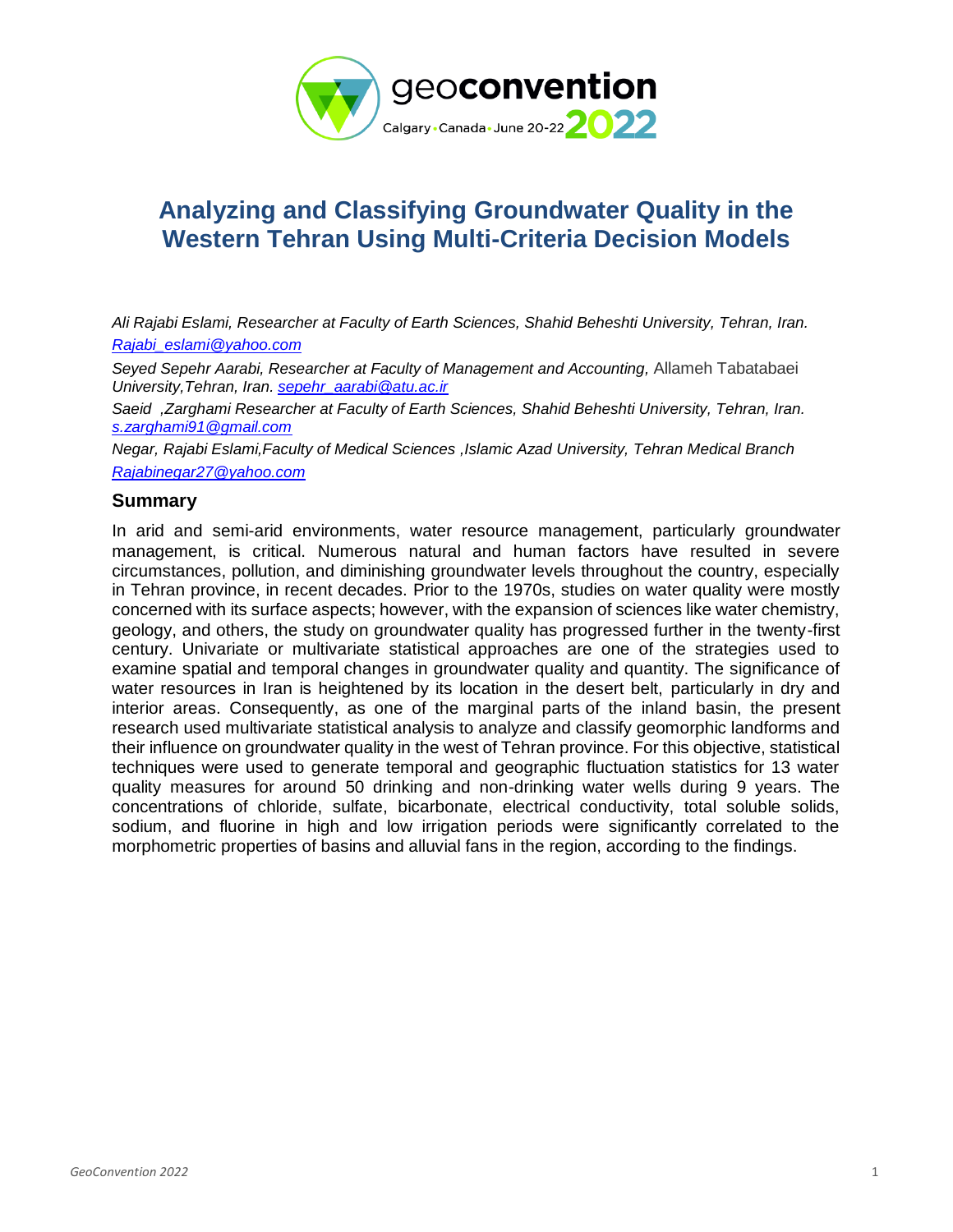



Figure number 1: Map of the study area west of Tehran, Iran

# **Theory / Method / Workflow**

The research region extends from 40 kilometers west of Tehran province to 80 kilometers east of Qazvin city. Parts of the provinces of Tehran, Markazi, Qazvin, and Alborz make up this area. Data on 13 quality parameters from 50 drinking water wells were chosen for the present study, and drinking water wells in western Tehran province were categorized into three quality classes based on hierarchical cluster analysis. In addition, factor analysis based on the principal component analysis approach was utilized to determine the most essential water quality characteristics in each homogenous zone. To evaluate the suitability or merit of the data, the KMO adequacy and Bartlett sphericity tests were applied before the factor analysis. The number of elements or key components of groundwater quality was initially established after analyzing the data's adequacy and sphericity. The primary component in each qualitative cluster of data with several eigenvalues was selected for this purpose. In addition, a graph was constructed to properly recognize the number of major components based on the relationship between factors and their values, with the number of main components being calculated after breaking the graph's axis. The findings of cluster analysis, factor analysis, and one-way analysis of variance were shown using SPSS software, and the research region was zoned after doing the statistical analysis using the interpolation method and Arc Gis software. The soil structure was also analyzed after recording the location of each well using GPS, as well as the land-use status and geology, and all data were compared with the morphometric properties of landforms derived from satellite images.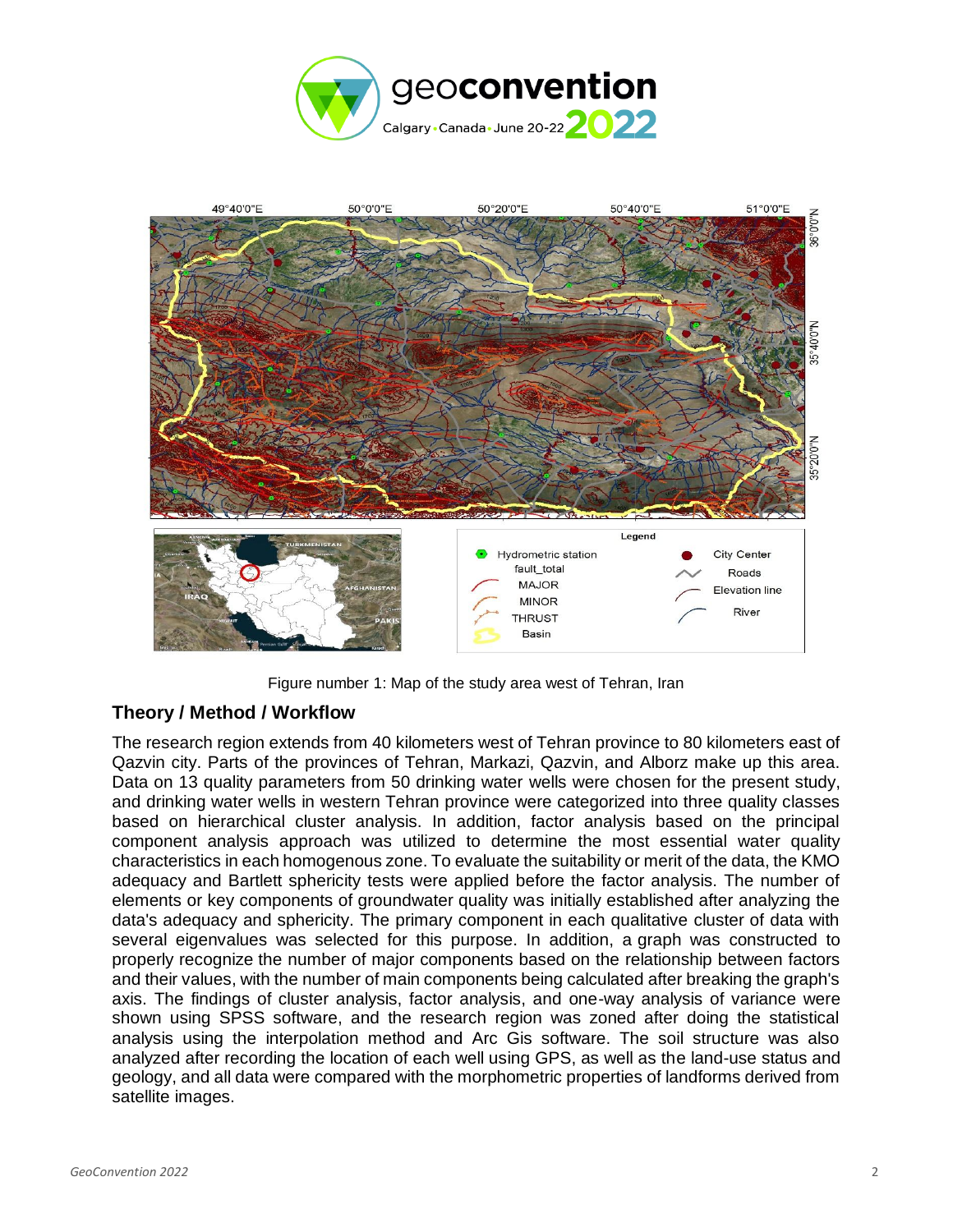

## **Results, Observations, Conclusions**

Drinking water wells in the western Tehran province can be categorized into three quality groups, according to cluster analysis done on groundwater quality data in this region. As a result, the significance of the data was measured for each cluster, and the qualitative value of each cluster was calculated accordingly. Consequently, it was discovered that travelling from the first to the third cluster greatly increases the concentration of all qualitative measures apart from pH, which is directly related to each alluvial fan's morphometric properties. The findings revealed that water quality in the third cluster (central regions) is less satisfactory and that in each qualitative cluster, three geomorphic factors as the most essential factors of water quality change with a total variance of 92, 83, and 88 in the homogeneous clusters 2, 1 and 3 rationalize the changes in water quality. The parameters determining variations in water quality are generally related to lithological, anthropogenic features, alluvial fan area, cone volume, drainage network density, and so on, as shown by factor analysis.

#### **Novel/Additive Information**

In this research, several fixed models have been presented as a solution to determine the most suitable place in terms of groundwater quality in areas with dry climate and low water. Based on this, by geomorphic factors, 10 places with suitable water quality for exploiting wells for different uses (drinking, industry, agriculture) in the western region of Tehran have been presented.

#### **Acknowledgements**

#### **References**

1. Afshari H & ebadi A. 2011 Application of GIS for dtermination of ground water quality suitable in crops influenced by irrigation water in the Damghan region of Iran int.J.Physic.sci. 2(5). 78-89.

2. Lee. S. Min. k & Woo N 2003. Statistical models for the assessment of rutrate contarnination in urban ground water using GIS Environ Geo 44(2)210-221

3. US EPA (1987-1993) Guidelines For Delineation of WellheadProtection Areas Report No EPA-440/5-93-001

4. US EPA 1986 Office of Groundwaterprotection Safe Drinking WaterAct (SDWA) washing DC

5. Mock W.and J.Jonsrna (1987) Measurement of the N20 correctionfor BC/12C rations of atrnospheric CO2by removal of N20

6-Das, S., (2019), Comparison among influencing factor, frequency ratio, and analytical hierarchy process techniques for groundwater potential zonation in Vaitarna basin, Maharashtra, India. Journal of Groundwater for Sustainable Development, vol. 8, pp:617-629.

7-Janiella, A, S., Cristino, L., Tiburan, J,r.,(2019), Identification of potential artificial groundwater recharge sites in Mount Makiling Forest Reserve, Philippines using GIS and Analytical Hierarchy Process. Journal of Applied Geography, vol. 105, pp: 73-85.

8-Dieng,N.M., Orban,P., Otten,J., Stumpp,C., Faye,S., Dassargues,A., (2017). "Temporal changes in groundwater quality of the Saloumcoastal aquifer".Journal of Hydrology, Volume9, Pages 163-182.

9-Dawes, W., Ali, R., Varma, S., Emelyanova, I., Hodgson, G., McFarlane, D, (2012), "Modelling the effects of climate and land cover change on groundwater recharge in south-west Western Australia". Journal of Hydrology and Earth System Sciences, Volume 16, pages 2709–2722.

10-Diersing, N, (2009), "Water Quality: Frequently Asked Questions". Florida Keys National Marine Sanctuary, Key West, F.

11-Yun, P., Huili, G., Demin, Z., Xiaojuan, L.I., Nobukazu, N, (2011), "Impact of Land Use Change on Groundwater Recharge in Guishui River Basin, China". Journal of Chin Geogra, Volume 21, pages 734–743.

12-Keilholz , P., Disse , M., Halik, Ü.,(2015), "Effects of Land Use and Climate Change on Groundwater and Ecosystems at the Middle Reaches of the Tarim River Using the MIKE SHE Integrated Hydrological Model". Journal of Open Access Water, Volume 7, pages 3040-3056.

13-Kumari, B, Mukherjee, S., Singh, N., (20015), "Groundwater Quality Assessment in hard rock terrain of part of Ranchi district, Jharkhand, India: An integrated approach". International Journal of Environmental Scieces, Volume 5, No 3, pages 754-764.